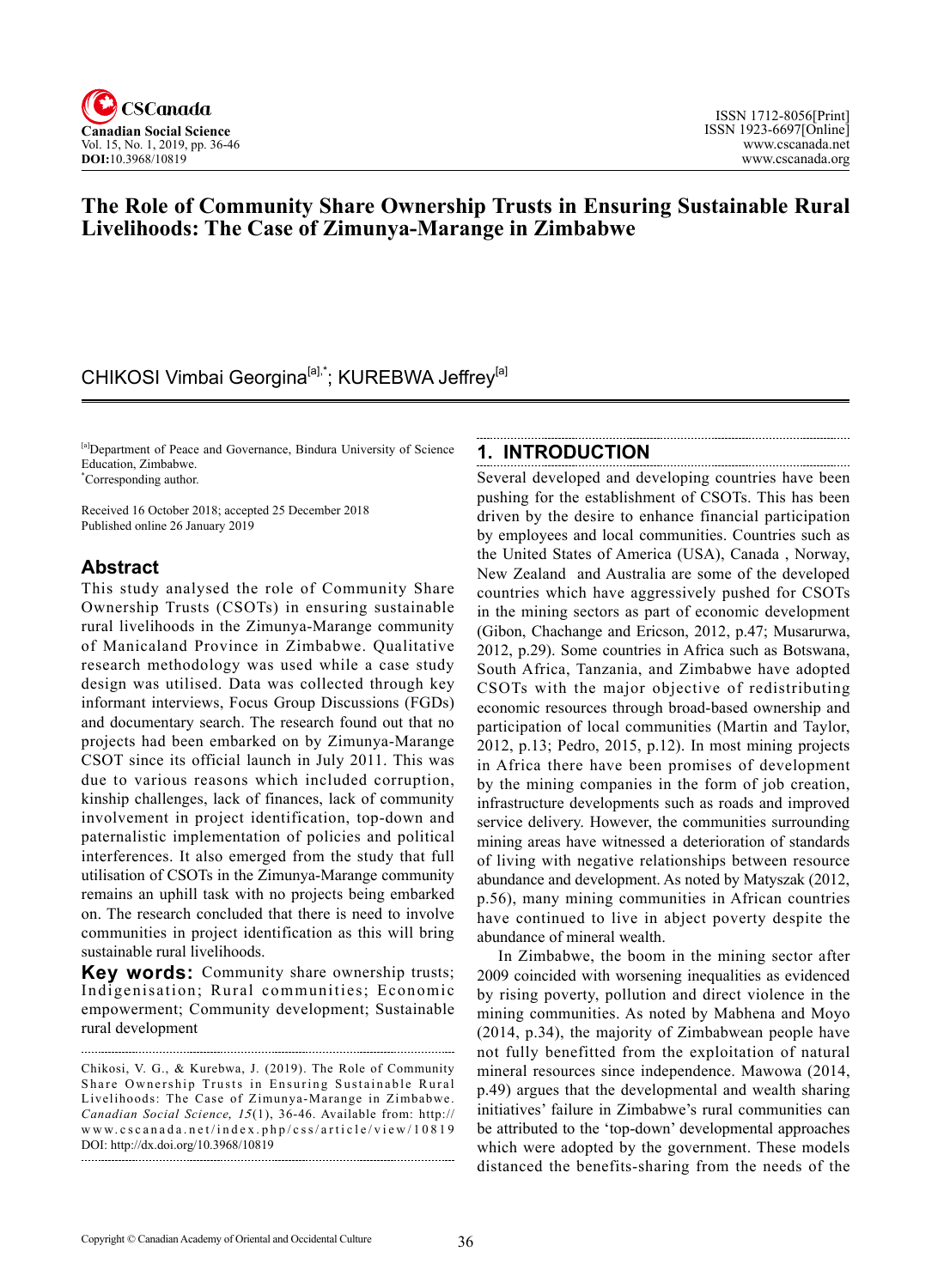people. This explains why conventional wealth sharing models adopted in southern Africa between mining companies and their surrounding communities have dismally failed to act as accurate vehicles for rural transformation (Martin, 2015, p.105; Mwase and Mangisi, 2013, p.44). The poorly designed top-down developmental approaches have resulted in communities not benefitting from the exploitation of minerals within their locale. According to Kanyenze, Kondo, Chitambara & Martens (2011, p.64), the Marange area has been essentially inhabited by poor people farming on poor, exhausted soils and most areas hardly accessible due to poor roads. In this regard, the government initiated the Zimunya-Marange CSOT with the objective of providing opportunities for the locals to enjoy the proceeds of the mining operations in their areas.

The CSOT's initiative is provided for under Section 14(b) of Statutory Instrument 21 of (2010). Maodza (2012, p.1) states that CSOTs have been used as a tool to harness mineral resources for social and economic empowerment in Zimbabwe in general and Zimunya-Marange area in particular. Under the CSOT initiative, companies operating in the area cede a 10% stake to the community and the money generated from the shareholding is then used to fund development projects such as building clinics, schools, roads and bridges (Maodza, 2012, p.3; Musarurwa, 2012, p.16). CSOTs in Zimbabwe have been used as vehicles for broad-based community social and economic empowerment and harnessing mineral resources for social and economic empowerment. The main objectives of these Trusts are to see communities fully benefiting from the natural resources extracted from their areas through provision of social amenities such as schools, hospitals, health care services; development projects such as building of dams, drilling of boreholes and construction of roads as well as establishment of income generating projects for communities (Tsvakanyi, 2012, p.66). The purpose of this study is to determine the role of CSOTs in ensuring sustainable rural livelihoods with particular reference to Zimunya-Marange community in Manicaland Province of Zimbabwe.

# **2. LITERATURE REVIEW AND THEORETICAL FRAMEWORK**

In an attempt to evaluate the role of community share ownership trusts in ensuring sustainable rural livelihoods, the study will focus on two normative theories as debated by different scholars and practitioners. The theories discussed in this section will include the Sustainable Livelihoods Approach (SLA) and Stakeholder Theory.

### **2.1 The Sustainable Livelihoods Approach (SLA)**

The SLA has been used by development practitioners and researchers since the late 1990s. The theory puts the livelihoods of poor people at the centre of development (Kollmair & Gamper, 2012, p.6). The theory seeks to draw on main factors that affect poor people's livelihoods and the typical relationships between these factors. People rather than the resources they use or the governments that serve them are the priority concern. The theory serves as an analytical tool for identifying development priorities and new activities prior to any development initiative. In particular, the SLA places the main focus on the poor people themselves by involving them in all the planning processes and by respecting their opinions. Furthermore, the SLA can be applied in the form of a livelihood analysis to assess how development activities 'fit' in the livelihoods of the poor (Kollmair et al., 2006, p.14).

The SLA places rural poor people at the centre of a web of inter-related influences that affect how they create a livelihood for themselves and households (Green & Olio, 2014, p.102). According to the SLA, poor people themselves define their strength, potential and goals through adopting a holistic view to encompass all the aspects of poor people's livelihoods (De Stagé, Holloway, Mullins, Nchabaleng & Ward, 2012, p.13). The theory also focuses explicitly on short and long-term changes and allows pointing out the various processes that permanently influence one another. By directly linking problem causes, for example political programmes at a government level, with their effects on individuals, the SLA tries to connect the macro and micro level (Carney, Drinkwater & Singh, 2014, p.63). Therefore, the SLA provides a clear and practical perspective on how to reduce poverty. It has generated a good way of integrating the four pillars of development (economic, social, institutional and environmental). These resources and livelihood assets are at the centre of the framework and also include natural resources, technologies, skills, knowledge and capacity, health, access to education, sources of credit or networks of social support (Bryceson & Mwaipopo, 2011, p.78). In the case of mining companies, the SLA seeks to identify the main constraints and opportunities which are faced by poor rural dwellers. In particular, it seeks to support poor people through local capacity empowerment. According to Bryan & Hofmann (2013, p.69), rural people have the capacity to take advantage of capacity empowerment avenues such as building local capability, promoting social capital and social entrepreneurial promotion in order to enhance their livelihoods. The theory is therefore people-centred as it seeks to analyse their livelihoods and how they change over time.

### **2.2 Stakeholder Theory**

The stakeholder theory was first propounded by Freeman (1984, p.8). It has become very relevant in the mainstream management literature. According to Freeman (1984, p.7), stakeholders can be described as any group which is affected or can be affected by the achievement of an organisations' objectives. Further studies by He &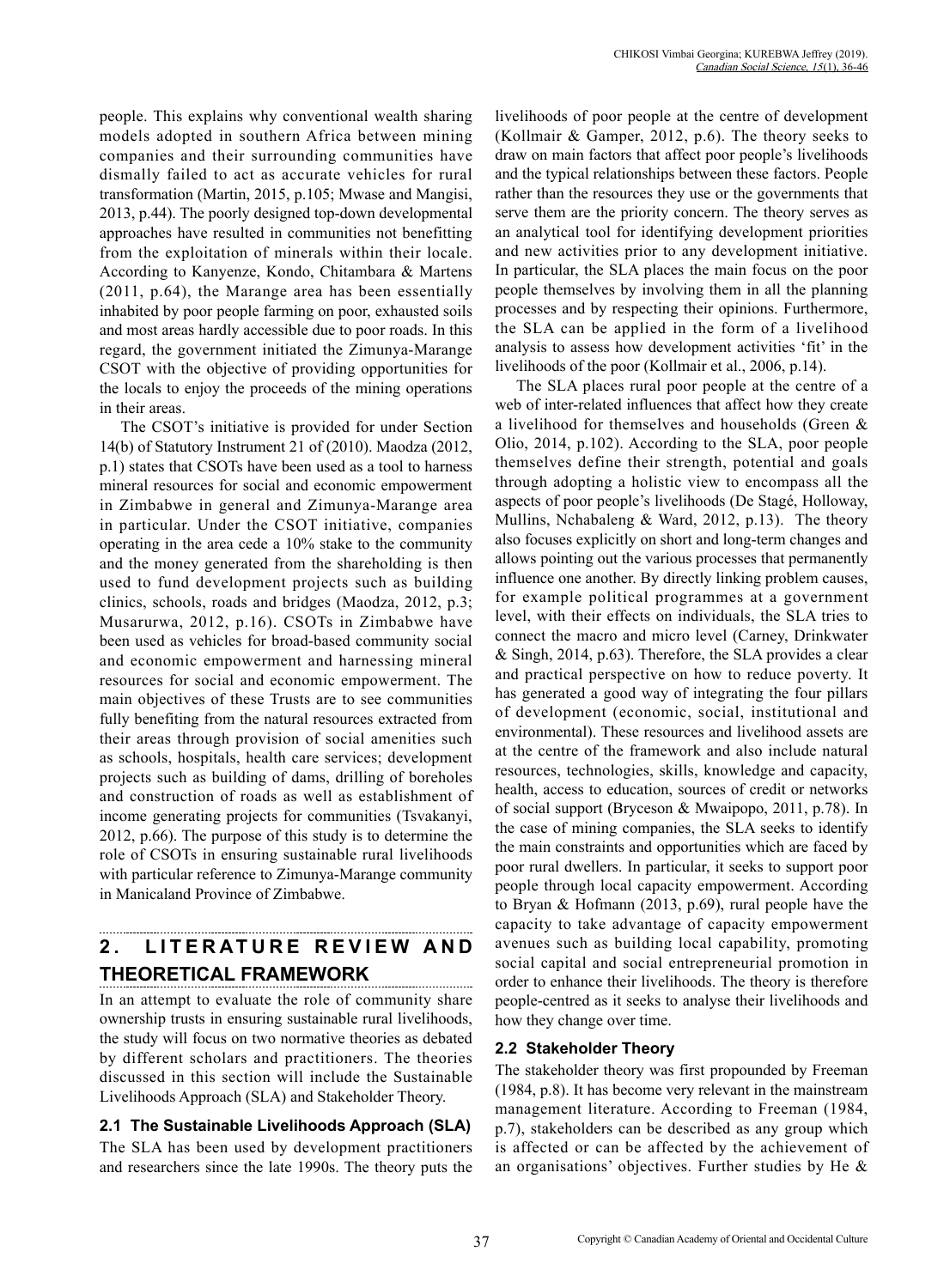Li, 2011, p.79; Mitchell, Agle & Wood, 1997, p.42; & Obusubiri, 2010, p.19, further developed the theory in a descriptive way. The concept of stakeholder includes shareowners, employees, customers, suppliers, lenders and society (Lepineux, 2008, p.11). These stakeholders are linked to an organisation in many different ways while some linkages will be more important than others. The Stakeholder Theory is used as a strategic management method based on ethical principles to fulfil stakeholder expectations and avoid possible pressures from the stakeholder in order to create a better society. It therefore posits that in order to encourage the stakeholders to be committed to the organisation, there is need to address their expectations. From Friedman's (1984) perspective, the one and only social responsibility of business is to use its resources and engage in activities designed to increase profits and the wealth of its owners. According to Post et al. (2002, p.9), an organisation's capacity that generates sustainable wealth over time and its long-term value are determined by the relationship with both internal and external stakeholders. Corporate Social Responsibility (CSR) contributes to enhancing organisational value. This becomes an appropriate corporate strategy as the stakeholder theory suggests.

In the case of mining companies, CSR is focused towards all stakeholders and the environmental footprint would be obstructed if such a company fails to meet the needs of its major stakeholders. From the point of view of organisations, stakeholders are limited to parties that are directly influencing its inputs and outputs such as employees, investors, suppliers and customers (Hu, Kandampully & Juwaheer, 2009, p.8). As such, organisations are obliged to report their financial information which is associated with these parties. Freeman (1984, p.7) argued that not only the owners of an organization have a genuine concern about it, but also groups of persons that might be affected by its operations. As argued by Chiou & Droge (2011, p.56), stakeholder groups have a right not to be treated as a means to some end. In support of this notion, Malmelin & Hakala (2009, p.3), argued that the main goal of any organisation should be the flourishment of business as well as its main stakeholders. Lichtenstein, Drumwright & Braig (2014, p.33) also agreed that the main features of CSR are to serve all parties involved. Accordingly, the need to disclose organisational information for public organisations has emerged as one of CSR management tools. More significantly, the stakeholder theory is based on the view that there are numerous agents with an interest in the actions and decisions of companies (Carvalho, Sen, Mota & de Lima, 2010, p.32; Swaen & Chumpitaz, 2010, p.19). For the purposes of this study shared value calls for the communities near mining operations to the sharing of mining benefits. This means that mining companies work with these communities to ensure extraction of minerals. This becomes a catalyst for sustainable economic

empowerment that can lead to improved services in the local communities and beyond (Porter and Kramer 2011, p.62).

#### **2.3 The Concept of CSR and Community Development**

CSR is one of the most important policy initiatives advocated by mining companies. It is aimed at contributing to the wider development objectives. CSR entails consultative interactions with the local communities involved in the projects to be implemented. This is to ensure active participation of the communities (Porter & Kramer, 2011, p.62). Generally, mining operations invoke prospects for better living to host communities. This is commonly championed through CSR practices. The fact that CSR goes beyond a company's legal obligations means that community development pursued under CSR is often regarded as philanthropic. However, Martin & Taylor (2012, p.47) noted that in most cases the consultative process is nonexistent and not guaranteed as mining companies will be in charge of their own development programmes. This is corroborated by O' Connell & Lindsay (2011, p.48) who argued that CSR policies by mining companies usually exclude marginalised groups such as the poor and women. Consequently, this tends to compromise effective participation of these people. Development programmes are therefore deemed to fail due to limited participation of the communities involved and in turn living conditions of the poor are not improved. As noted by Gibon, Chachange & Ericson (2012, p.53), most development initiatives under CSR have a short life span due to minimal local participation. In this regard, if CSOTs are effectively managed, they have the potential to foster community development and community participation as the foundation and underlying principle for rural development.

Of importance to note is that mining in Africa should centre on empowering local communities in the mining regions to achieve sustainable development (Pedro, 2005, p.12). One of the reasons for this is that growth in Africa is commodity based, as African governments are increasingly focusing on the extractive and agricultural sectors as key drivers of their economic development. Wise & Shtylla (2007, p.14) indicated that inclusive business models such as those by British Petroleum in Trinidad and Tobago have been building local supply chains and complex capabilities. In Nigeria, a scheme was introduced by the government as a way of building good relations between the oil and gas companies (Oguntadeet, 2011, p.9). Through the scheme, community participation and community-based initiatives were encouraged. According to Oguntadeet (2011, p.9), the Niger Delta received 2.05 Billion Naira from the oil and gas companies for community development, health service delivery, education and religious bodies.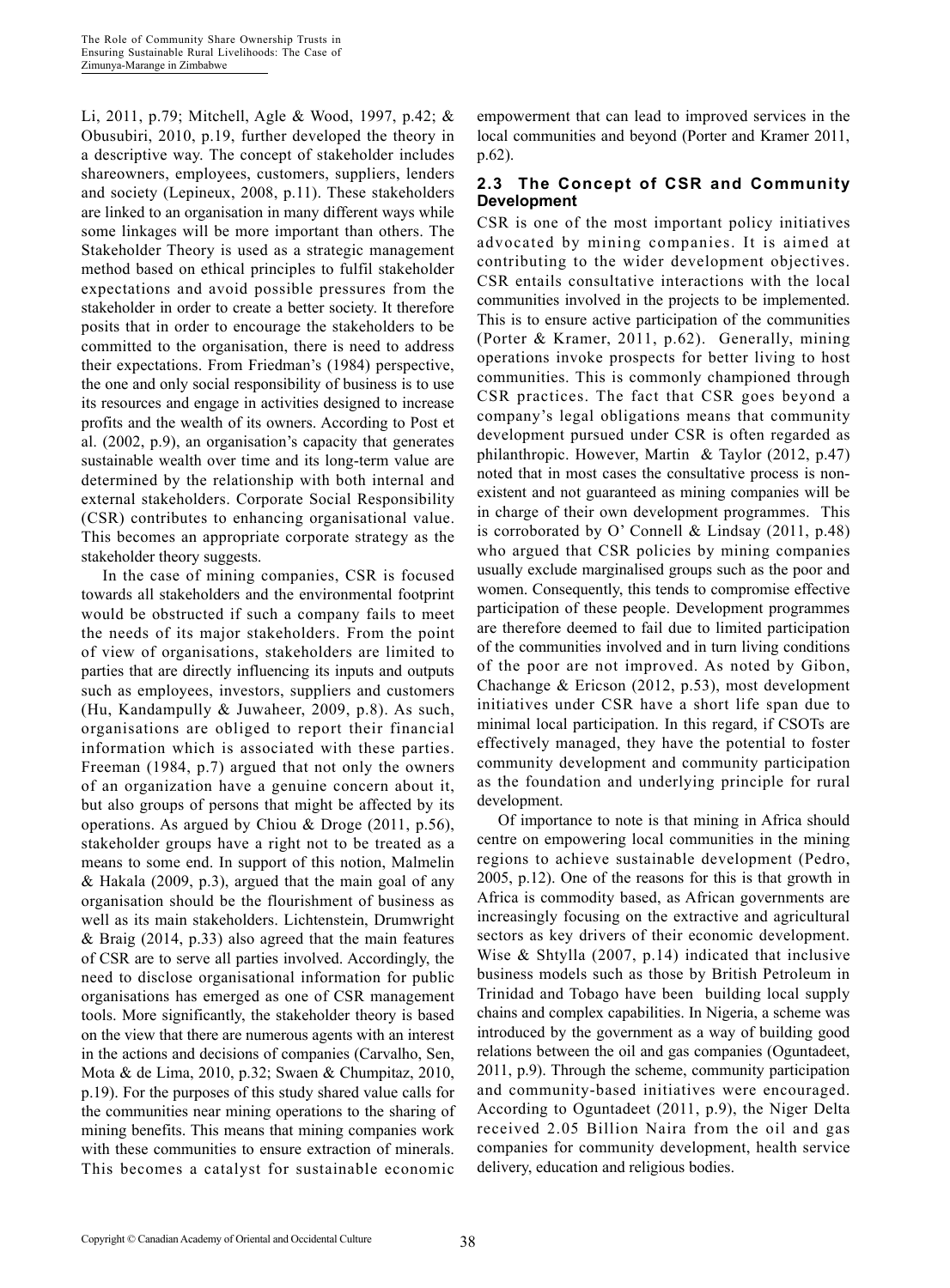Hasefeld (2011, p.67) argued that most oil companies frequently abuse the concept of CSR because of their superior economic power. In most cases these companies pass non-existent or incomplete or abandoned community development projects as a way of presenting good image of themselves to state authorities. According to Gibon, Chachange  $&$  Ericson (2012, p.86) the subtle exclusion of mining communities from actively participating in the development processes of their communities under CSR has often resulted in failure to address issues pertinent to community needs since some of these projects are done just to present good image to the corporate world. Moreover, Matyszak (2012, p.36) also contends that processes of community development pursued under CSR are often imposed on local communities with no significant community participation. Such development initiatives therefore are not context-specific because of the minimum levels of participation of local communities. It is not surprising that these CSR programmes ultimately fail to transform the living conditions of the rural poor in mining communities. As a result, mineral resource extraction has been failing to produce the perceived socioeconomic benefits such as clean water, improved housing, health and greater employment opportunities, which are some of the main socio-economic challenges persistently encountered by resource-rich communities (Mabhena & Moyo, 2014, p.60). Due to lack of full participation of local communities, development under CSR has dismally failed to last beyond the life span of the mines. As an alternative, Perrini & Vurro, 2010, p.85; & Tshuma, 2016, p.24, argued that mining companies should conceive development initiatives that hinge on the participation of community members to stimulate development that is context specific and people-driven. Local community participation at all levels of community development helps to articulate genuine needs and formulate measures that can be taken to meet those needs. Furthermore, Mandla (2006,p.73), noted that in order for participation to realise the creative energies of the local people in problem identification and problem solving, it must be much more than just the mobilisation of labour or the convening of meetings where the poor are told about pre-determined plans. Local capacity building should work with poor and marginalised people and identify capacity needed for selfreliance and enhanced skills for rural livelihoods.

#### **2.4 Public Participation in CSOTs**

It should be noted that mining requires large tracts of land and this usually has profound implications for local communities farming this land. As noted by Perrini & Vurro (2010, p.52) many African economies are agriculture-based and most smallholder farmers produce about 80% of food consumed within rural households. As such, land is critical for the survival of communal areas. Communities however, have been losing access to land previously used for agriculture and that has

impacted negatively on food security and income. Worse still, the effects of environmental damage has also been undermining their capacity to provide adequate food and clean water as they may have to walk longer distances to access water, fuel/wood, forest products and land to plant food crops (Martin, 2015, p.14; Pedro, 2015, p.50). Despite the fact that they benefit the least, communities rarely participate in decisions made about mining investments. According to Saunders (2007, p.62), exclusion of host communities from crucial decisions which affect their land and livelihoods frequently lead to conflicts with companies around the social, economic and environmental costs of mining. In the same vein, Musarurwa (2012, p.19) argued that this contravenes Resolution 224 of the African Commission on Human and People's Rights which calls on all governments to take necessary measures that ensure participation and informed consent of communities in decision-making related to natural resources governance.

From a social justice point of view, mineral resource extraction should be a stimulant to socio-economic transformation of host communities. Ironically, Martin (2015, p.29), noted that most mining operations are located in communities with low levels of socio-economic development. As such, there has been growing concerns over the adverse effects of resource extraction activities on the livelihoods of local communities. In Latin America, when mining operations were established, there were no formal relationships between companies and the local communities (Hagen, 2012, p.86).

Concerns have also been raised about the weak and ineffective communication between central and local government and communities with regard to mining policy. The absence of strong and effective communication between central and local government and communities expose community empowerment programmes through community ownership trusts to political manipulation by local elites (Mate, 2012, p.89). This is described by Makore & Zano (2014, p.52), as elite capture. This involves manipulating the decision-making process so as to usurp the benefits intended for the less privileged in society. In this regard, Kanyenze, Kondo, Chitambara & Martens (2011, p.30), contend that the politicised nature of indigenisation programmes makes them susceptible to manipulation and abuse by political and local elites. Moreover, most cases of participation have been too often limited to village meetings where the project is explained and few people are asked to give comments or suggestions in a language unintelligible to the majority (Madebwe & Madebwe, 2015, p.70). On a similar note, Martin & Taylor (2012, p.73) argues that these meetings are only transitory and short-lived as they lack permanent structures for group action generated in beneficiary communities. Therefore, this form of participation disempowers mostly the poor people in local communities.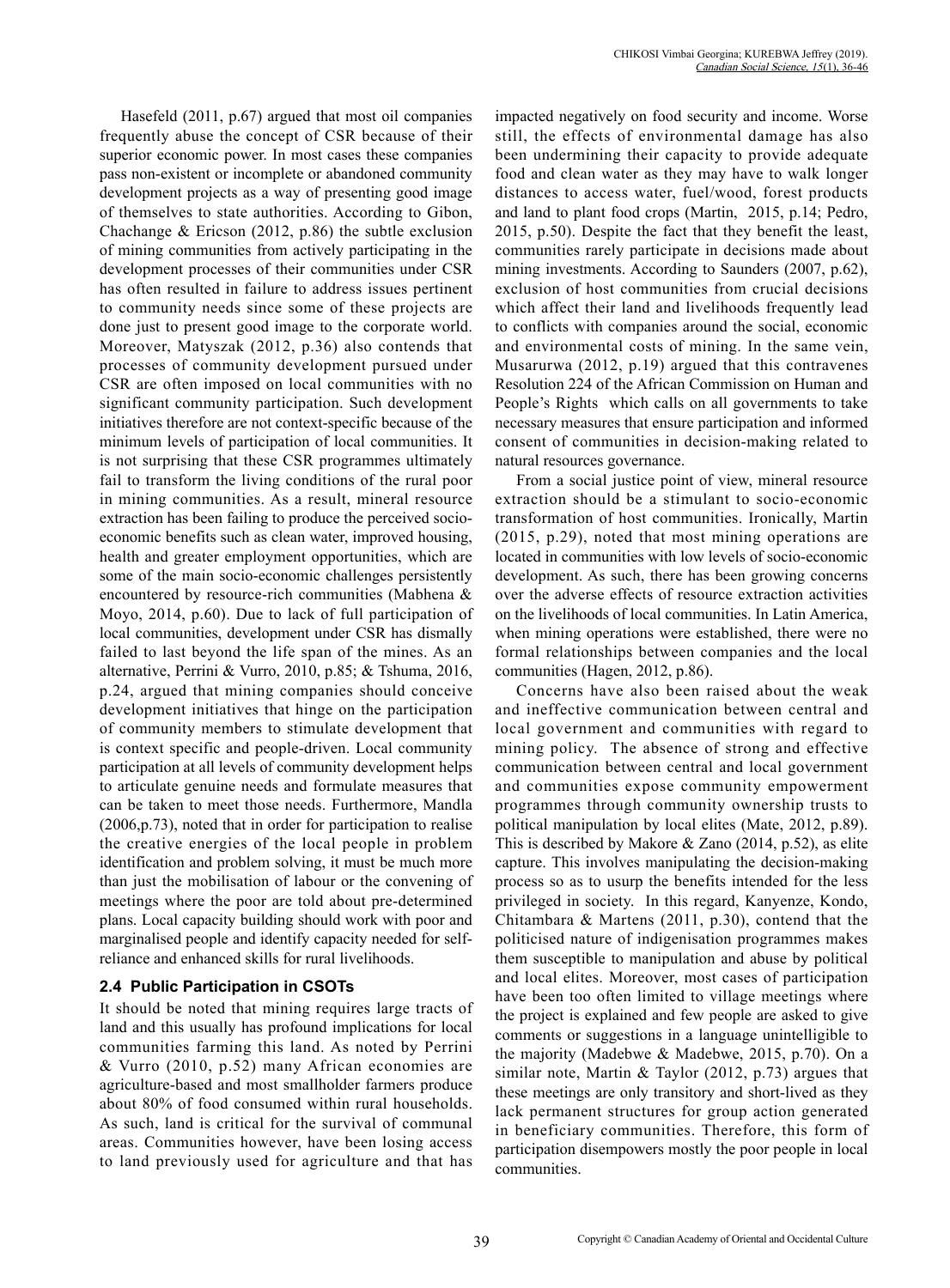Furthermore, the implementation of the CSOTs is topdown, paternalistic and there is no sense of ownership of the Trust among community residents. According to Mawowa (2013, p.32), the sense of exclusion emanates from the way the Trusts have been formed and structured. In most cases, communities question why governments do not provide for community involvement of pre-existing community organisations in an area. McKenzie (2012, p.43), argues that in most parts of Southern Africa, mining has become a source of conflict, reflecting the often irreconcilable claims of different groups for control over wealth. As such, it is of profound importance to strengthen the people's capacity to engage in development through CSOTs (Andreasson, 2008, p.6). Kariuki (2010, p.18), also contends that the raw material for community building empowerment is to consider local people as partners in the development discourse. This is because community empowerment and development require systematic and participatory capacity assessment which translates to improved rural livelihoods. Kariuki (2010, p.23) indicated that participation not only enables communities to have greater capacity to work together to solve problems but also enhance rural livelihoods. It also builds confidence and solidarity among rural dwellers since it responds to local needs and changing circumstances. As a community empowerment process, participation presupposes the building up of influence or involvement from the bottom up (Sawyer & Gomez, 2012, p33). Sirolli (2009) and Stiglitz (2012), suggest that local capacity empowerment should encompass capacity building and start at individual level. Individual level capacity includes skills, knowledge, consciousness and awareness, hope, action, and beliefs that affect changes in wider social structures and processes that result in increased rural resources, livelihoods and opportunities.

#### **2.5 Challenges Faced by Communities in Participating in CSOTs**

Understanding different livelihood objectives of rural households and managing different assets are very important. Rural livelihoods focus on agriculture and small farming systems but the need for farm household diversification into non-farm activities is seen as crucial too. This is so because the breakdown of traditional coping strategies has rendered many people vulnerable to crisis associated with their incorporation into the market economy (Elliot, 2006).The starting point in CSOTs is to give local people more resources and authority to use these flexibly. This process cannot depend forever on emergency funds but must be embedded in a permanent institutional structure. However, top-down plans by mining companies have been less successful. Studies by Lund & Treue (2008) revealed that a lack of empowering approaches have left a legacy of people and communities feeling disillusioned, cynical, apathetic, disinterested, angry, confrontational and never consulted. The other key

challenges facing CSOTs has been the failure by financial institutions to embrace the programme and finance the requirements of local investors. Without a transformed banking and financial services sector, the plan to shift the levers of economic power in favour of indigenous people has remained an illusion. Furthermore, other key challenges with regards CSOTs initiatives have been liquidating the gains made through major transactions like deals. The majority of communal areas have been crying in vain for immediate tangible benefits from mega transactions made by mining companies (Andres Mejia, 2011, p.66; Sitando, 2012, p.73).

There is also lack of adequate legal backing for CSOT as there are no legal requirements for mining companies to dispose shares to communities. For instance, in Zimbabwe CSOTs were established at the sole discretion of the Minister of Youth Development, Indigenisation and Empowerment (Mukwakwami, 2013, p.70). Consequently, some mining companies instead of selling shares, have been surrendering, thus creating confusion as to what government means when it pronounces that companies are complying (Katsaura, 2010; Mtisi et al 2011). Indeed, the top-down and paternalistic implementation of policies has been criticised by the selected Board of Trustees complaining of having no sense of ownership as the Minister has sweeping powers over the establishment and management of the CSOTs. In addition, there has been lack of adequate community representation as structures of the CSOTs are largely dominated by adult males, further marginalising women, youth and the disabled (Davis & Franks, 2014, p.55). It is becoming evident among policy-makers that incorporating the participation of local communities in decisions concerning their lives as well as in resource utilisation will lead to greater protection and empowerment of indigenous communities, thus achieving greater social justice (Sawyer & Gomez, 2012).

A number of mining companies have operated as an enclave sector with minimal development impact on poor host communities. CSOTs were created to ensure that affected communities benefit. Since most Trustees on the CSOT are appointed by the Government, not elected, there has been little accountability from the Trust to the community, leading to a high level of dissatisfaction among community members. As noted by Maodza (2012, p.67), information relating to finance is rarely shared and community members do not know how the funds are being used. In this regard, there has been lack of a participatory, democratic and engagement process. In addition, studies in South Africa by Manson (2013, p.112), have shown that there has been minimal community involvement in all areas of service delivery from policy, planning, implementation, to monitoring and evaluation of CSOT activities. In corroboration, Robertson (2012, p.64) indicated that community members are not consulted or properly informed of the Trust's functions and operations, and rarely received any feedback on projects. It appears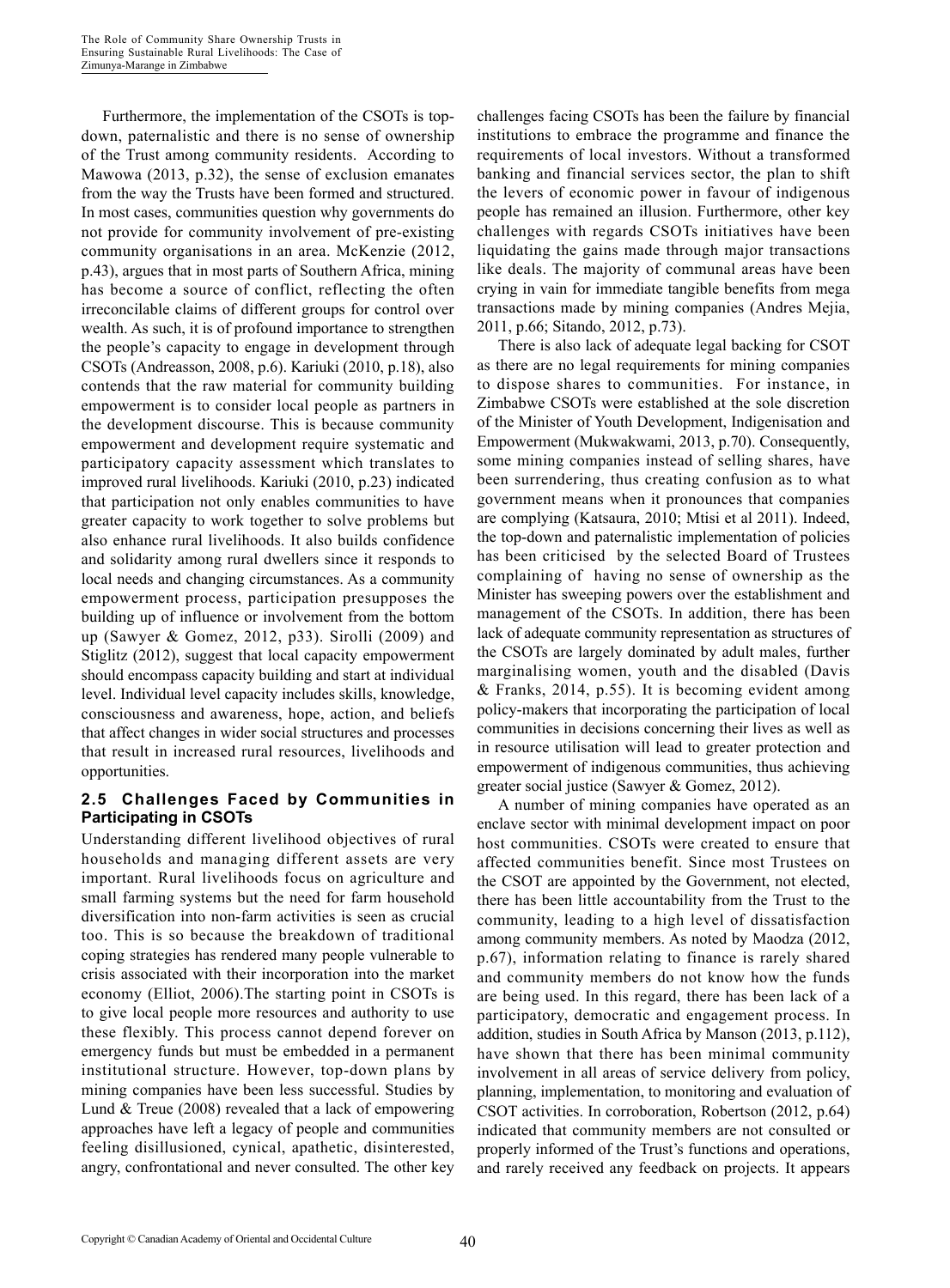that since local people do not participate in the CSOT, their specific needs would not be taken into account. The adverse effects communities experience as a result of mining seem to outweigh the benefits and these include environmental degradation, water and air pollution, loss of pastures and other assets and social changes, among others (Makwiramiti, 2011; Sirolli, 2009). Studies by Sawyer & Gomez (2012, p.42) in Ghana revealed that communities living around mines faced livelihood challenges like unemployment, increasing poverty, shortages of money to educate children, a lack of income to start projects targeting women and water shortages.

#### **2.6 Indigenisation Policies and Community Development in African Countries**

Indigenisation policies, especially in Southern African countries are meant to both correct colonial injustices and seeks to empower marginalised communities. The essence of indigenisation policies lies in expanding economic growth to the majority as well as making economic growth which is premised on inclusion (Muzoroza, 2010, p.13). In this way, indigenisation programmes are meant to benefit from economic transformation and empowerment for the previously disadvantaged people through interventions rooted in addressing ownership and control skewness (Machinya, 2014, p.24). Article 21 of The African Charter on Human and People's Rights also provides that all people should be able to dispose of their wealth and natural resources freely with no one being deprived. Furthermore, Article 2 of the International Covenant on Economic, Social and Cultural Rights also indicates that all citizens within a country must benefit from a state using its natural resources to guarantee socioeconomic rights. As such, most indigenisation policies have been meant to fuel the development of previously underdeveloped areas.

In Zimbabwe, the Indigenisation and Economic Empowerment Act (Chapter 14, p.33) of 2007, was enacted in order to involve indigenous Zimbabweans in economic activities of the country where they had no access (Chowa, 2013; Kurebwa, 2014). The Indigenisation and Economic Empowerment Act also mandates the Zimbabwe government to take legislative measures to indigenise its economy and to provide support for the economic empowerment of indigenous Zimbabweans and set the 51% indigenous quota as minimum. The policy also demanded that every existing foreign-owned business with an asset value of or above US\$500,000 should cede or dispose of a controlling stake of not less than 51 per cent of the shares to indigenous Zimbabweans (Machinya, 2014, p.6). The 51% is then divided among four groups of indigenous Zimbabweans, namely ordinary citizens, the government, communities and employees. Indigenous individuals were eligible for 15% of the shares. The government, through the National Indigenisation and Economic Empowerment Fund (NIEEF), would get 16% of the shares. The remaining 10% was controlled by members of the relevant firm's workforce through Employee Share Ownership Trusts (ESOTs). As noted by the National Indigenisation and Economic Empowerment Board (NIEEB) the programme was indeed noble, it gave Zimbabweans from all walks of life the opportunity to participate in socioeconomic transformation (Mabhena & Moyo, 2014, p.62). According to Zhou & Zvoushe (2012, p.11), the indigenisation drive in Zimbabwe sought to deliver critical infrastructure such as the construction of roads, dams, or public buildings, social and economic equality, prevent exploitation and large-scale labour layoffs, control monopolies and keep the means of generating wealth in public control. To buttress this, Section 14 of Chapter 4 of the Constitution of Zimbabwe also provides that all institutions and agencies of government at every level must endeavour to facilitate and take measures to empower, through appropriate, transparent, fair and just affirmative action, all marginalised persons, groups and communities in Zimbabwe (Constitution of Zimbabwe, 2013). Therefore the Constitution of Zimbabwe provides for socio-economic rights that had been missing in the old Lancaster House Constitution (1979). For instance it provides specifically for the right to education, healthcare, shelter, among others, using the country's available natural resources.

In South Africa, the government sought to reverse racial imbalances through the Black Economic Empowerment (BEE) policy. It is this BEE policy that led to the establishment of different Community Trusts in South Africa among them being the Impala Bafokeng Trust funded by Anglo American and Implats mining companies with the view of supporting the empowerment of the black majority communities. According to Beer and Swanepoel (2006, p.64), the Bafokeng Trust has been playing a pivotal role in South African communities through promoting education and health systems and facilitating capacity building among communities. South African communities have also benefited through the establishment of the Zimele Trust whereby infrastructural development such as road networks, health and educational facilities were developed to higher standards (African Development Bank Group, 2013, p.5). The Zimele Trust also promoted inclusive business models that integrated local Small to Medium Enterprises (SMEs) into their value chain, thereby fostering local entrepreneurs (IBT Annual Report, 2011, p.5).

In Tanzania, De Beers has partnered with government, communities and development organisations to establish the Mwadini Community Diamond Partnership (Wise & Shtylla, 2007, p.12). The aim of the initiative had been to produce viable and potentially transferable model for improving qualities of life in mining-based rural populations and exploring alternative livelihoods projects. All these indigenisation policies can be seen as tools for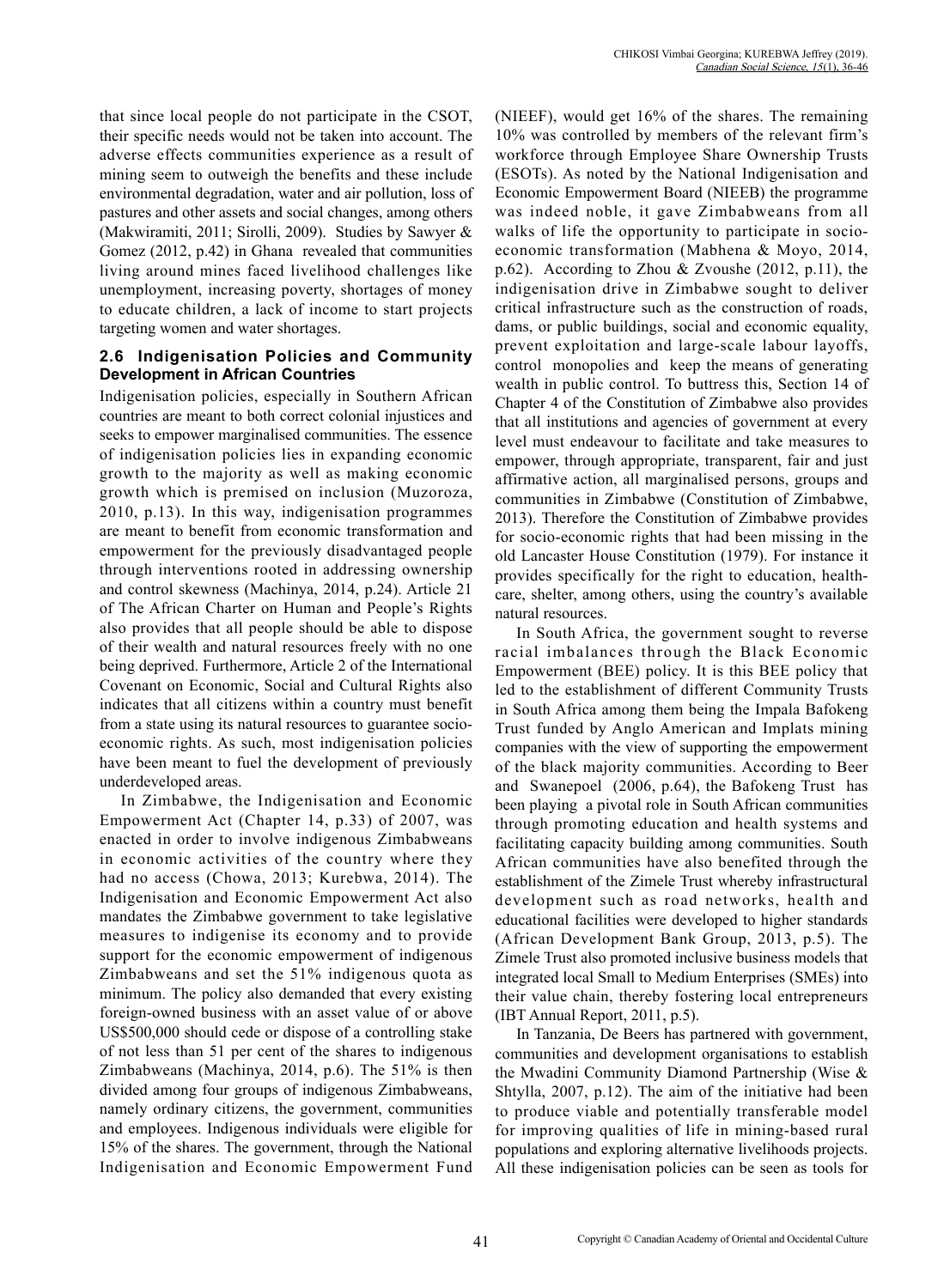fighting neo-imperialism since it gives a large share of economic power to the local people. At the same time, ownership of the country's natural resources becomes 'democratised' as more people contribute to developing the country's economy and improving livelihoods hands-on (Chowa, 2013, p.5). Moreover, the policy also inspires a steady increase in aggregate demand for locally produced commodities.

## **3. RESEARCH DESIGN AND METHODOLOGY**

Qualitative research methodology was used in the study. A case study of Zimunya-Marange CSOT was utilised since it allowed key social processes to be examined. Yin (2014, p.12) describes a case study design as a distinctive means of empirical enquiry particularly suitable for exploring the how and why of contemporary phenomena within a real-life context. Primary data was gathered through key informant interviews and three FGDs with members of the community while documentary search was used to analyse key documents. The key participants for the study 3 Board of Trustees' members, one chief from Marange, the District Administrator for Mutare, one headman from Mukwada village.

# **4. DISCUSSION**

The section presents responses relating to the objectives of Zimunya -Marange CSOTs programmes, the main role players in the Zimunya- Marange CSOT, involvement of members as a stakeholders in the CSOTs programmes and the extent to which sustainable rural development programmes have been implemented through the CSOTs.

#### **4.1 Involvement of Community Members as Stakeholders in CSOTs**

The study participants were asked about their involvement as stakeholders in the CSOTs programmes. During the FGDs, one unemployed member of the community indicated that:

"We don't even know what the CSOTs is all about. What we only know is that people were relocated due to the mining of diamonds and we are not happy at all."

The above sentiments were also echoed by a woman from the group who mentioned that:

"Maybe the chiefs and headmen have the knowledge. We ordinary people rarely know what's going on. May be it's a programme for the rich."

A board member of the CSOT however, stated otherwise:

"We make sure that everyone is involved in the activities of the CSOT. The chiefs, headmen, councillors and management from the mines play a part in the development of the Zimunya Marange".

From the FGDs, it can be argued that the local

communities have been rarely participating in decisions made about CSOT as they professed ignorance. According to Saunders (2007,p.62), exclusion of host communities from crucial decisions which affect their land and livelihoods frequently leads to conflicts with companies around social, economic and environmental costs of mining. As such, there has been growing concerns over the adverse effects of resource extraction activities on the livelihoods of these local communities. The findings also show concerns about the weak communication between the CSOT and communities with regard to development. The absence of effective communication exposes community empowerment programmes through CSOTs to manipulation by local elites (Mate, 2012, p.89). This is described by Makore & Zano  $(2014, p.52)$  as elite capture and this involves manipulating the decision making process so as to usurp the benefits intended for the less privileged in society. Moreover, most cases of participation have been limited to village meetings where the project is explained and few people are asked to give comments or suggestions in a language unintelligible to the majority (Madebwe & Madebwe, 2015, p.70). On a similar note, Martin & Taylor (2012, p.73) argued that these meetings are only transitory and short-lived as they lack permanent structures for group action generated in beneficiary communities. Therefore, this lack of participation disempowers mostly the poor people in local communities.

#### **4.2 The Major Objectives of the Zimunya-Marange CSOT**

From the interviews with board members of Zimunya-Marange CSOT and the local chief, it was indicated that the major objectives of the CSOT include creating jobs, rural development of bridges, roads, schools, clinics, diptanks. The Zimunya- Marange CSOT was premised to improve the lives of the local community. The local chief mentioned that:

"This CSOT is meant to improve the welfare of everyone living near the diamonds fields through self-subsistence, solar electrification, water rehabilitation, borehole drilling, recreational and infrastructure development and educational scholarships. Most Board members are very corrupt, there is no development at all and there is also lack of transparency and accountability."

In addition to the above, another board member from one of the mining companies stated that the objective of the CSOT was to spearhead developmental projects in the community as well as ploughing back to the community for development.

From the interviews held with the stakeholders, it can be argued that the main objective of CSOTs is to spearhead developmental projects, employment creation as well as giving back to the community. Martin & Taylor (2012) further indicated that mining has a huge potential to either contribute significantly to poverty reduction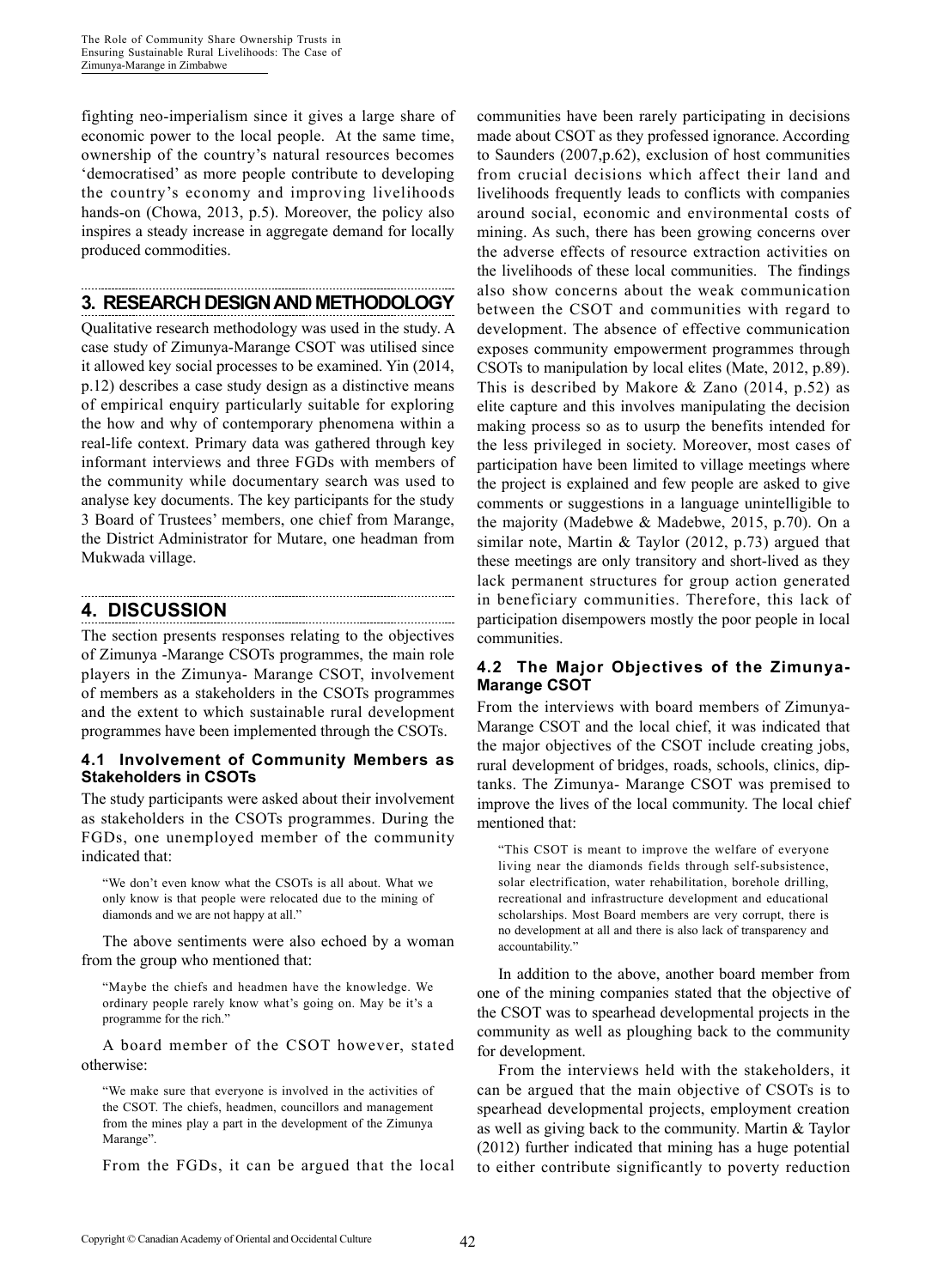and social and economic empowerment. Therefore the Zimunya-Marange CSOT was arguably set to ensure that mineral wealth is used for broad development purposes that improve the lives of citizens. The findings revealed that the main objectives of the Trust were not being considered as shown by lack of job creation and nondevelopmental of projects for rural sustainability. Lack of transparency and accountability also contributed significantly to non-attainment of these objectives.

#### **4.3 Implementation of Sustainable Rural Development Through the CSOT**

The study participants were asked on the extent to which sustainable rural development programmes have been implemented through the CSOT. From the FGDs, negative sentiments were raised. One member of the group mentioned that:

"Our main road to Mutare is in a sorry state, schools, roads and bridges are not maintained and our clinic is dilapidated and not functioning. Our largest local clinic which was built in 1940 is deteriorating day by day with no repairs to the infrastructure. Equipment is out-dated and dilapidated. There is no mortuary nor drugs despite the abundance of minerals. Am hurt for sure."

The above views were also supported by an unemployed youth who mentioned that:

"We are not seeing any development they talk about. There is no transparency and accountability. Some of these board members are corrupt, locals are not employed by these companies. Why is the case when we are the owners of these minerals? "

Another member of the FGD also supported the above sentiments by mentioning that:

"There is nothing like sustainable development here. We have been victims of dust, noise from the mines. We face constant harassment from the mine security. Our children walk as far as 20 km to and from schools daily. There is no more Early Childhood Development Center (ECDC) for our children."

A member of the Board of Trustees however, mentioned that:

"We are in the process seeking to upgrade Marange Clinic to be a referral hospital in Mutare west constituency. We have also received \$5 million from the government which we want to disburse to the 36 wards in Zimunya- Marange community for development projects."

From the findings, the top-down and paternalistic implementation of policies was criticised by the locals who complained that they had no sense of ownership of the Trust. In addition, there is no adequate community representation. It is becoming evident that policymakers should incorporate the participation of local communities in decisions concerning their lives as well as in resource utilisation will lead to greater protection and empowerment of indigenous communities, thus achieving greater social justice (Sawyer & Gomez, 2012). Community members are not consulted or properly informed of the Trust's functions and operations, and rarely received any feedback on project implementation. Since local people are not participating in the CSOT, their specific needs are not being addressed. The adverse effects of the mining activities seem to outweigh the benefits to the community.

#### **4.4 Contribution of the Zimunya-Marange CSOT to Sustainable Rural Development**

The study also sought to evaluate the contribution of the Zimunya- Marange CSOT to sustainable rural development. A female respondent from one of the FGDs pointed out the following:

"We do not have jobs and yet we are educated and degreed. They do prioritise not taking local people for jobs including those which do not require any qualifications even like making a cup of tea. I am so much devastated."

Another participant echoed the following sentiments:

"There is poor road network, no district hospital, and some projects have since been abandoned such as the Matiza and Matanga clinics. They only say there are no resources".

A key informant from one of the former mining companies indicated that:

"We are making efforts to have locals prioritised when the mining companies are making recruitments. We have made a database for all people to be employed from each village. We would have expected to have a diamond polishing industry in Mutare that will help in creation of employment".

From the findings, it can be argued that Zimunya-Marange CSOT seeks to deliver critical infrastructure such as the construction of roads, dams, or public buildings, social and economic equality, prevent exploitation and large-scale labour layoffs, and control monopolies and keep the means of generating wealth in public control. To buttress this, Section 14 of Chapter 4 of the Constitution of Zimbabwe also provides that all institutions and agencies of government at every level must endeavour to facilitate and take measures to empower, through appropriate, transparent, fair and just affirmative action, all marginalised persons, groups and communities in Zimbabwe (Constitution of Zimbabwe, 2013). The Constitution of Zimbabwe provides specifically for the right to education, healthcare, shelter, among others, using the country's available natural resources. However, the main challenge has been to fully include the local communities in decision making activities.

#### **4.5 Challenges Facing the Zimunya-Marange CSOT**

From the FGDs and interviews held, a number of challenges facing the CSOT were raised. One female respondent mentioned that:

"We are not clear about the role of this CSOT to this community. It's not serving any purpose to us as a community. We have some schools, shops and dip tanks which were destroyed due to mining activities and have not been replaced or repaired."

Another female respondent supported the above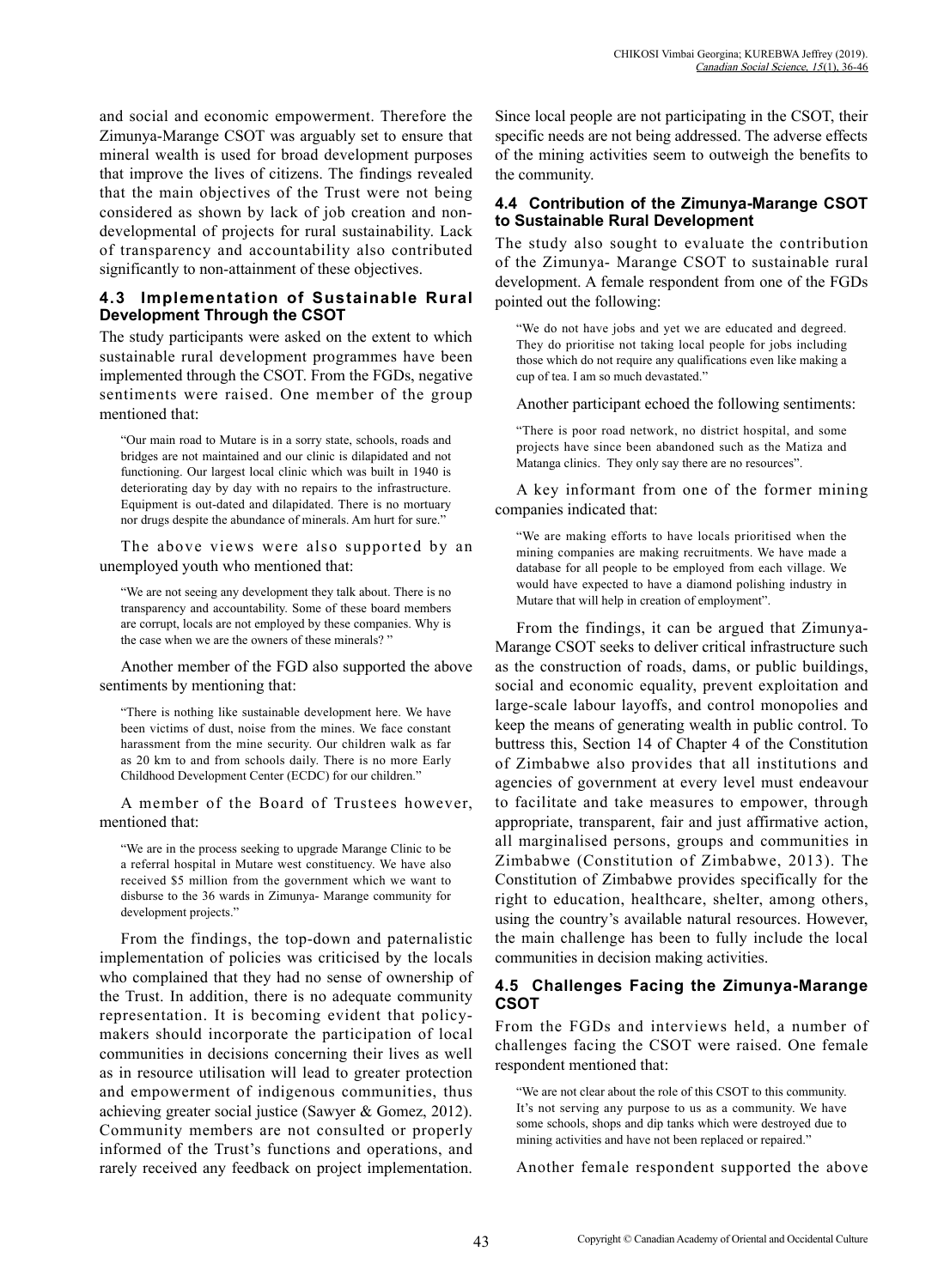sentiments by indicating that:

"If the Zimunya- Marange CSOT cannot create jobs for our desperate children this will remain a challenge for us. Most of the employees are from other towns as far as Zvishavane. It's just a game of politics."

A male respondent pointed out the following:

"People were relocated to Arda Transau from Marange. People are not allowed to have many live stocks here. We don't have electricity and we use water from Odzi River for domestic consumption."

A member of the CSOT also noted the following challenge:

"The funding only comes from the mining companies but these companies had been facing operational challenges for the past four years".

In line with the above, another participant from the mining companies stated the following:

"There have been challenges of weak coordination between relevant authorities, trustees, and mining companies to see through the successful implementation of the Trust fund. As mining companies, we suggest that our contributions towards CSOTs be spread over smaller payments rather than being paid at once. We are still in our infancy stages".

The interviews with the Chief revealed that there was confusion on the operations of the CSOT. The Chief indicated that:

"There is so much confusion surrounding the Trust and very few meetings have been held since it was formed. The mining companies have not been invited to these meetings and few of them know the exact amount to be contributed into this Trust. Some companies have been asked to contribute \$5 million and some to contribute \$1.5 million only".

From the interviews carried out, it can be argued that challenges include lack of job creation, lack of community participation in project decision making and lack of funding from the mining companies. These challenges have compromised the achievement of sustainable rural livelihoods of the Zimunya-Marange community. Although the companies were facing a number of operational challenges, they have failed to fulfil their promises. Martin & Taylor (2012) argued that mineral resources, in particular are highly capable of addressing issues of poverty and enhances social and economic empowerment.

### **CONCLUSIONS**

From the study, it can be concluded that there are no tangible development initiatives that have been introduced by the Zimunya-Marange CSOT. This is evidenced by the poor infrastructure in the community. The majority of the participants from the community expressed dismay in the lack of proper and tangible development initiatives in the district. The study also concluded that that the CSOT was dismally failing to protect the local people

from environmental degradation, dust, noise from the mine and constant harassment from security personnel protecting the mining fields. From the findings, it was noted that environmental degradation was not uncommon and that was negatively affecting the rearing of livestock. These resources and livelihood assets are at the centre of the framework and also include natural resources, technologies, skills, knowledge and capacity, health, access to education, sources of credit or networks of social support (Bryceson & Mwaipopo, 2011, p.78). The SLA provides a clear and practical perspective on how to reduce poverty and has generated a good way of integrating the four pillars of development (economic, social, institutional and environmental).

The involvement of community members as stakeholders in the CSOT programmes has been very minimal. Most of the community members who participated in the study did not have an appreciation of the role played by the CSOT except their relocation from diamond mining fields. The study also found that only the Chiefs and Headmen had the knowledge about how the CSOT had been operating. The study also concluded that there had been the top-down implementation of policies where locals felt sidelined. It is becoming evident that the CSOT did not incorporate the participation of local communities in decisions concerning their lives as well as in resource utilisation leading to greater protection and empowerment of indigenous communities, thus achieving greater social justice. Despite the fact that they benefit the least, communities rarely participate in decisions made about mining investments. According to Saunders (2007,p.62) exclusion of host communities from crucial decisions which affect their land and livelihoods frequently leads to conflicts with companies around the social, economic and environmental costs of mining. In the same vein, Musarurwa (2012, p.19) argued that this also contravenes Resolution 224 of the African Commission on Human and People's Rights (2012, p.15). The study concluded that the CSOT was viewed by the community as major strategy for sharing mineral revenue between mining companies and the local Zimunya-Marange community.

### **REFERENCES**

African Development Bank Group. (2013)*. Zimbabwe country brief 2013 - 2015. Harare: African Development Bank Group.*

- Al-Habil, W. I. (2011). Positivist and Phenomenological Research*. American Public Administration, 34*(14), 946- 953.
- Andreasson, S. (2008). Indigenisation and transformation in southern Africa. A Paper prepared for the *British International Studies Association Annual Conference*, University of Exeter, 15-17th of December 2008.
- Beer, F, & Swanepoel, H. (2006). *Community development:*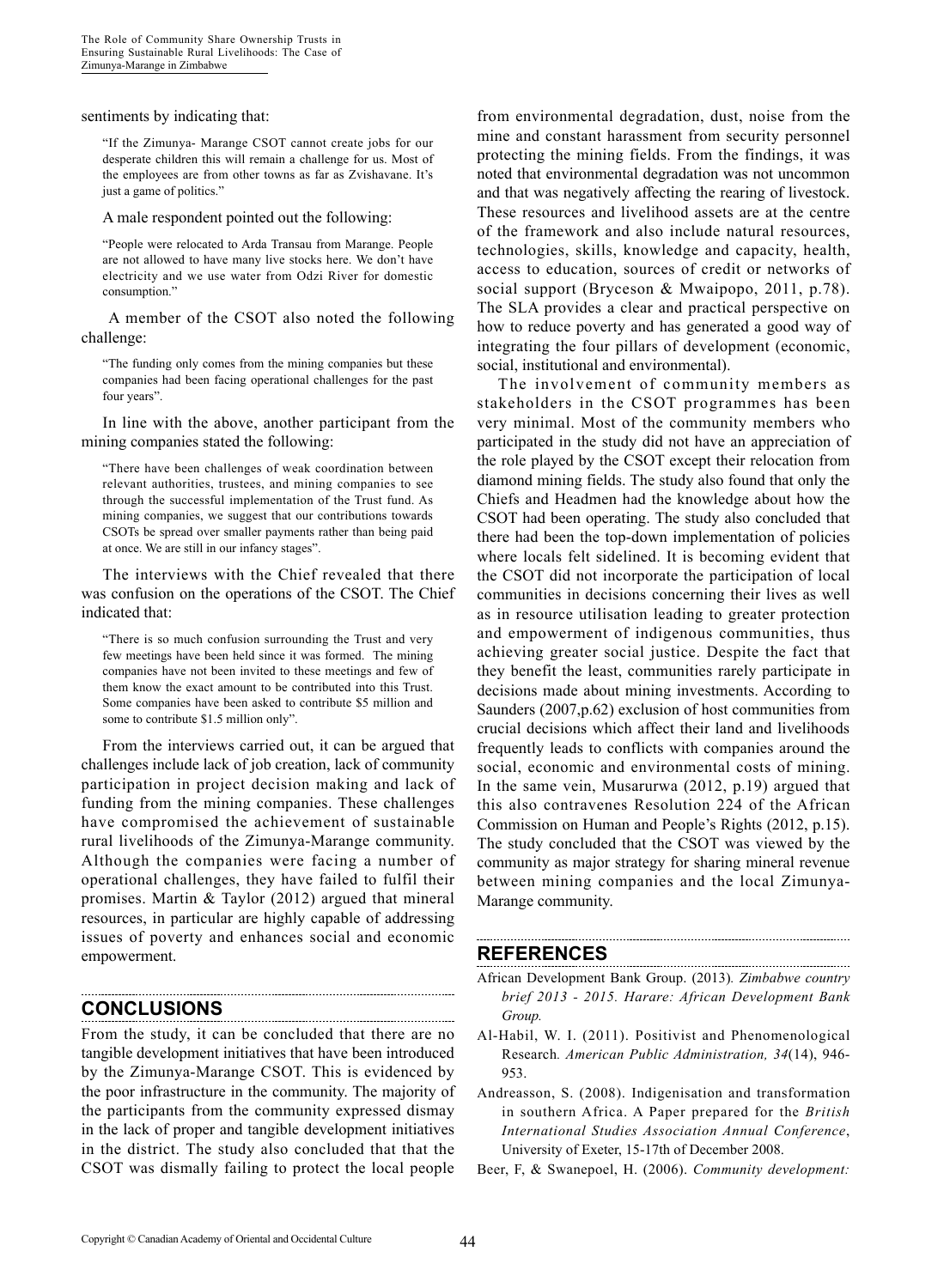*Breaking the cycle of poverty.* Lansdowne: Juta and Company Limited.

- Berg, L. L. (2011). *Writing ethnographic field- notes*, Chicago: University of Chicago Press.
- Bryan, S., & Hofmann, B. (2013). *Transparency and accountability in Africa's extractive industries: The role of the legislature.* Washington DC: National Democratic Institute for International Affairs.
- Carvalho, S., W., Sen, S., de Oliveira Mota, M. & de Lima, R., C. (2010). Consumer reactions to CSR: A Brazilian perspective. *Journal of Business Ethics*, *91*(2), 291-310.
- Chiou, T., & Droge, R. O. (2011). Mainstreaming mineral wealth in growth and poverty reduction strategies. *ECA Policy Paper* No 1. Addis Ababa: Economic Commission for Africa.
- Chowa, T. (2013). An analysis of Zimbabwe's indigenisation and economic empowerment programme (IEEP). An Economic Development Approach*, Journal of Economics*, *1*(2), 2-18.
- Dube, C. F. (2013). *Zimbabwe's indigenous programme: The Process, the benefits and the challenges.* Institute of Chartered Accountants of Zimbabwe, Winter School, Victoria Falls.
- Gibon, P., Chachange, C, L. S., & Ericson, M. (2012). *Mining and structural adjustment*. Sweden: Motala Grafiska.
- Green, C., & Olio, L. (2014). *Resource abundance in Mozambique: Avoiding conflict, ensuring prosperity. Governance of Africa's Resources Programme.*  Johannesburg: South African Institute of International Affairs.
- He, H., & Li, Y. (2011). CSR and service brand: The mediating effect of brand identification and moderating effect of service quality. *Journal of Business Ethics*, *100*(4), 673-688.
- Kandampully, J., Juwaheerm T., D., & Hu, H. H. (2009). Mining and traditional communities in south Africa's platinum belt: Contestations over land, leadership and asserts in north west province, *Journal of Southern African Studies, 39*(2), 409- 423.
- Kanyenze, G. (2013). Unlocking economic development from mineral resources: Problems and solutions. Paper presented at the *Zimbabwe Alternative Mining Indaba: Community rights, the Key to Empowerment*, 10-11 September. Harare: Zimbabwe.
- Kanyenze, G., Kondo, T., Chitambara, P., & Martens, J. (2011). *Beyond the enclave towards a pro- poor and inclusive development strategy for Zimbabwe*. Harare: Zimbabwe Publishing House.
- Katsaura, O. (2010). Socio-cultural dynamics of informal diamond mining in Chiadzwa, Zimbabwe, *Journal of Sustainable Development in Africa, 12*(6), 12-25.
- Kock, N., & Lynn, G. S. (2012). Lateral collinearity and misleading results in variance-based SEM: *An illustration and recommendations, 13*(7), 546-580.
- Lepineux, K. (2008). *Fighting for the rain forest: War, youth and resources in Sierra Leone*. London: James Currey.
- Lichtenstein, D. R., Drumwright, M. E., & Braig, B. M. (2014). The effect of corporate social responsibility on customer

donations to corporate-supported nonprofits. *Journal of Marketing*, *68*, 16-32.

- Mabhena, C., & Moyo, F. (2014). Community share ownership scheme and empowerment: The case of Gwanda rural district, Matabeleland south province in Zimbabwe. IOSR. JHSS, *19*, 1.
- Machinya, J. (2014). *The role of the indigenisation policy in community development.* Johannesburg: University of Witwatersrand.
- Madebwe, V., & Madebwe, C. (2015). An exploratory analysis of the social, economic and environmental impacts on wetlands: The case of Shurugwi district, Midlands Province, Zimbabwe*, 1*(2), 228-233.
- Makore, G., & Zano, V. (2014). *Mining within Zimbabwe's great dyke: Extent, impacts and opportunities*. Harare: ZELA.
- Malmelin, H., & Hakala, J. (2009). Guided by the brand: From brand management to integrative corporate communications, *Business Strategy Series*, *10*(5), 248-258.
- Manson, A. (2013). Mining and traditional communities in south Africa's platinum belt. *Contestations over Land, Leadership and Assetts in North West Province, 39*(2), 409-423.
- Maodza, T. (2012, June). Community share ownership Trusts Harare: *The Herald p.*16*.*
- Martin, A., & Taylor, B. (2012). *Reap what you sow: Greed and corruption in Zimbabwe's Marange diamond fields*. Canada: Partnership Africa Canada.
- Martin, D. F. (2015). Rethinking Aboriginal community governance. In P. Smyth., T. Reddel & A. Jones (Eds.).*Community and Local Governance in Australia*. Sydney: University of New South Wales Press.
- Matyzak, D. (2012). *Digging up the truth*: *The legal and political realities of Zimplats Saga.* Harare: Research and Advocacy Unit.
- Mawowa, S. (2013). *Community share ownership trusts (CSOTs) in Zimbabwe's mining sector: The case of Mhondoro\_Ngezi.*  Harare: Zimbabwe Environmental Law Association (ZELA).
- Mtisi, S., Dhliwayo, M., & Makore, G. S. M. (2011). *Analysis of the key issues in Zimbabwe's mining sector. Case study of the plight of Marange and Mutoko Mining Communities*. Zimbabwe Environmental Law Association (ZELA)*.*
- Musarurwa, T. (2012, May). Indigenisation boom for workers. Harare. *The Herald*, p 5.
- Mwase, E. & Mangisi, D. (2013). *Commnity share ownership trusts transforming rural lives.* www.chronicles.co.zw. (Accessed: 20 March 2018).
- O'Connell, A. S., & Lindsay, D. (2011). *Development and AID in Sub-Saharan Africa*. Rome: Swathmore College.
- Oguntade, H., Davis, R., & Franks, D. M. (2011). Community conflict in the extractive sector. *Corporate Social Responsibility Report,* No. 66. Cambridge: Harvard Kennedy School.
- Pedro, A. M. A. (2005). Mainstreaming mineral wealth in growth and poverty reduction strategies. *ECA Policy Paper* No 1. Addis Ababa: Economic Commission for Africa.
- Perrini, F., & Vurro, C. (2010). Collaborative social entrepreneurship. In A. Tencati, & L. Zsolnai (Eds.). *The*